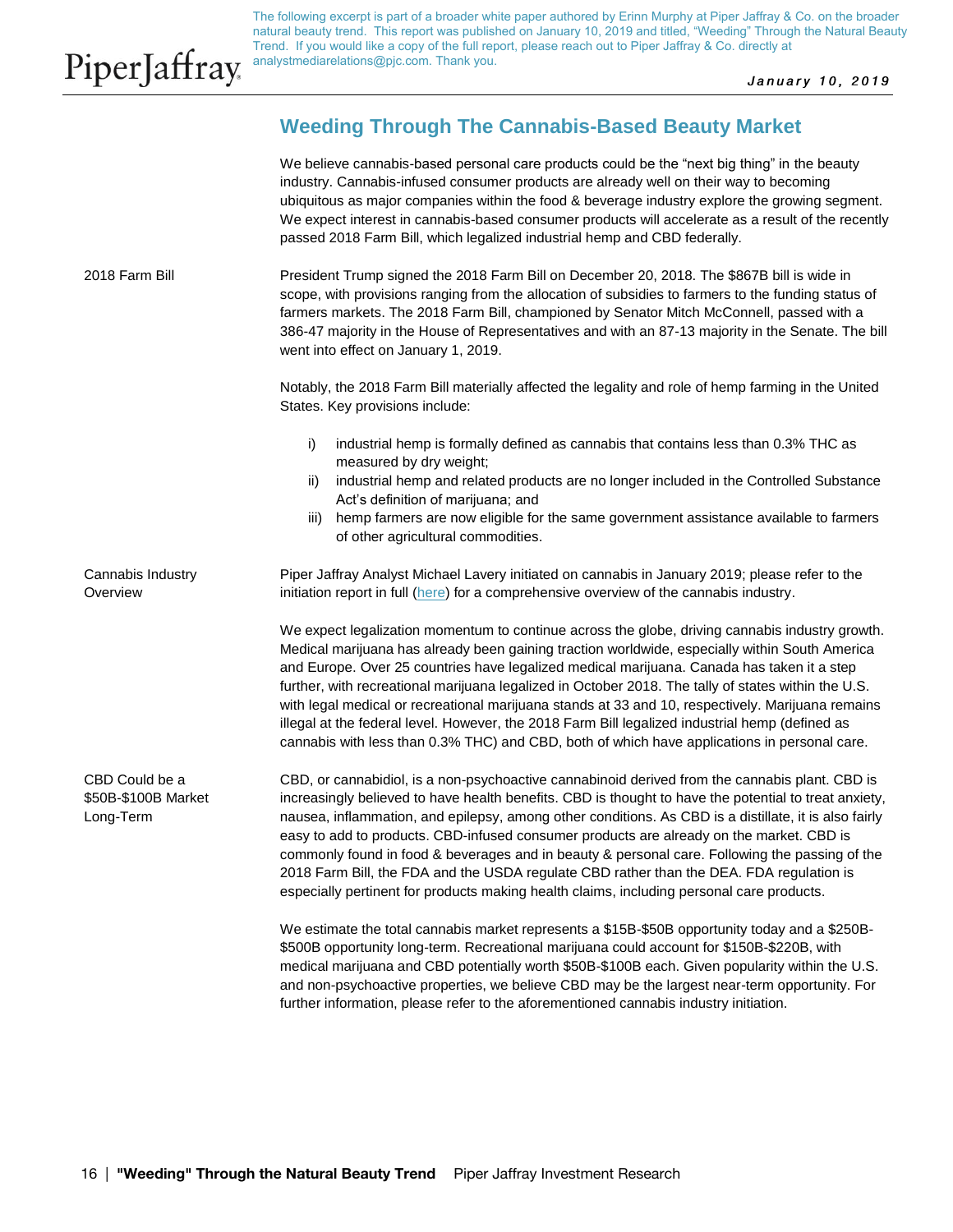We expect the beauty & personal care industry will be a major beneficiary of growth in cannabis, and we note there is already a plethora of cannabis-based beauty products already on the market. To wit, personal care accounted for 24% of the hemp-based product market in the U.S. as of 2016, per the Congressional Research Service and the Hemp Business Journal.

Two cannabis derivatives, CBD and hemp seed oil, have applications in beauty & personal care.

#### Exhibit 11

**Cannabis Plant Uses: Breakdown by Anatomy**



Source: Congressional Research Service, Piper Jaffray & Co. Research

Potential Uses For CBD Beauty Products In 2018 the FDA approved the first cannabidiol-based drug, Epidiolex (by GW Pharmaceutical, covered by Piper Jaffray Analyst Danielle Brill), for treating seizures related to two rare types of epilepsy. Epidiolex is a CBD oil administered orally. However, little available research concerns the efficacy of topical CBD. Many CBD beauty products in the market claim to have antiinflammatory properties and applications in pain relief, as cannabidiol interacts with the painregulating endocannabinoid system in the body.

Julie Winter, founder of CBD brand CBD For Life, noted that the anti-inflammatory properties of CBD could make it an attractive treatment for skin conditions such as eczema and rosacea. Dermatologist Debra Jaliman notes that the vitamins in CBD could be useful in anti-aging products. That being said, the jury appears to be out as we await further research into the efficacy of topical CBD treatments.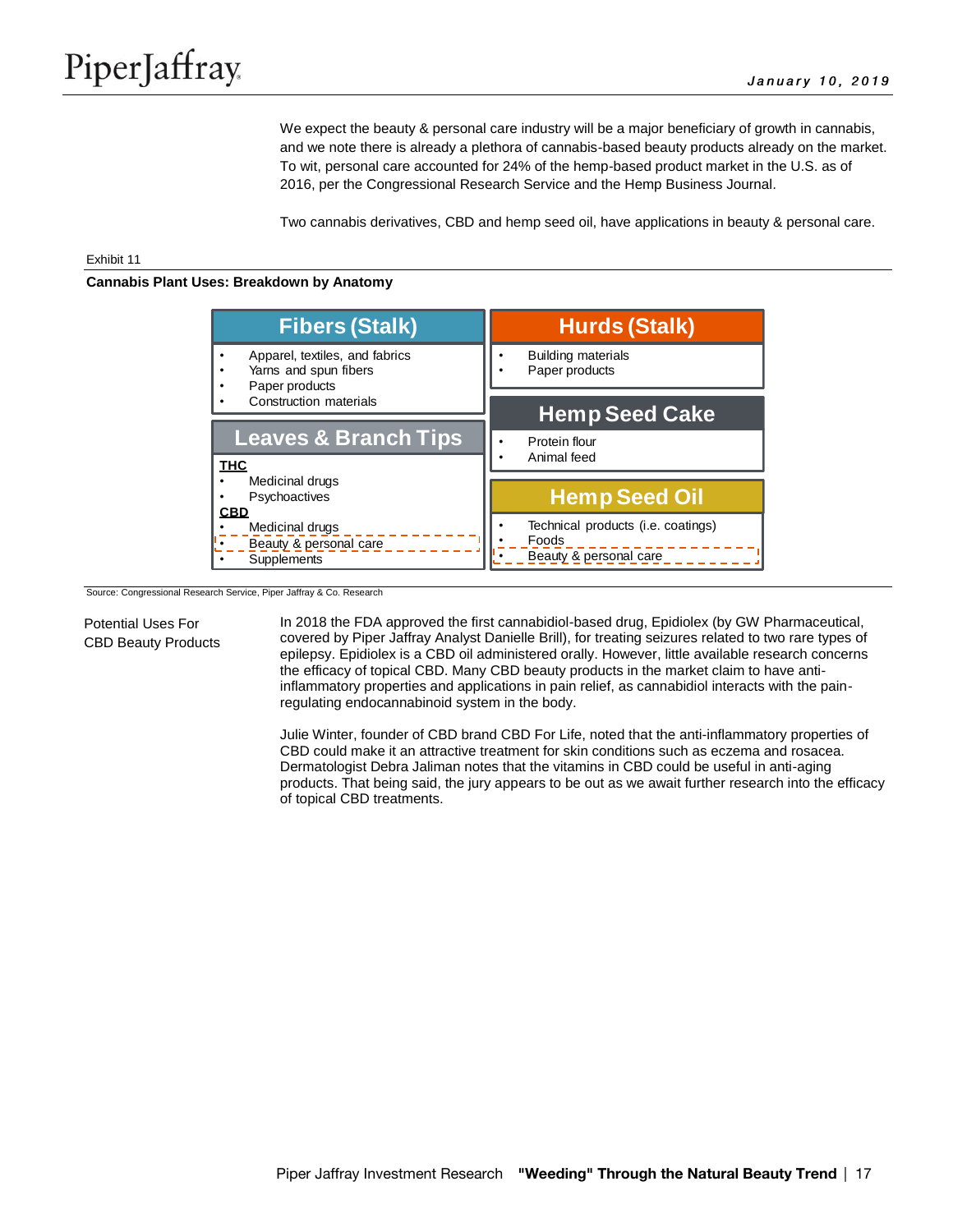#### CBD – What Now?

As we mentioned earlier, CBD is now legal at a federal level in the United States. The FDA and USDA are now responsible for regulating CBD and CBD products. The industry is currently awaiting further clarification as to how the FDA will regulate CBD. To underscore the importance of resolving confusion surrounding the legality and regulation of CBD, we show Google search trends for the phrase "is CBD oil legal" in the following chart. Again, CBD is legal as of 2019.

#### Exhibit 12





Source: Google Search Trends, Piper Jaffray & Co.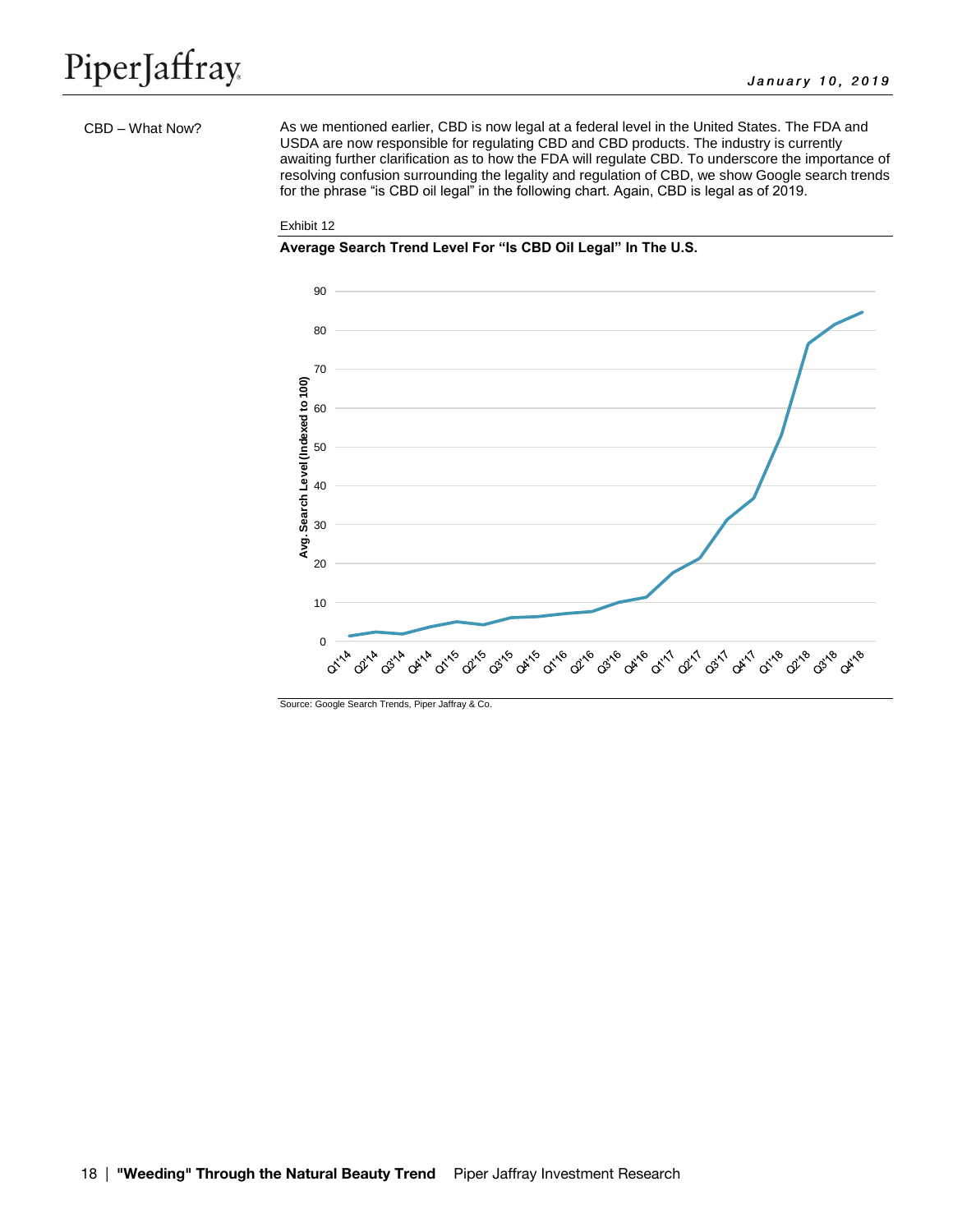Cannabis: The Latest Theme in Beauty

# **The Other "Green" Beauty: Cannabis-Based Products**

We view the burgeoning trend of cannabis-based beauty as an extension of the previously discussed natural & beauty movement. While conglomerates are positioning themselves to capitalize upon the broader natural and clean beauty trend through both M&A and brand launches, we expect the number of cannabis-based products offered by the conglomerates to increase in the future. We view legalization of medical and recreational marijuana, growing consumer acceptance, and the continued percolation of cannabis into the broader CPG space as key drivers.

CBD Beauty Likely to Continue to Grow

We believe the beauty & personal care industry will likely be one of the beneficiaries of this explosive growth with rising consumer interest. We have seen an influx of CBD beauty brands emerging as CBD permeates the broader consumer landscape. We are also seeing support for CBD beauty from celebrity advocates, including Olivia Wilde, Jennifer Aniston, and Mandy Moore.

Below, Google search trends illustrate the growing interest in CBD beauty.

#### Exhibit 13

#### **Avg. Search Trend Level for "CBD Beauty" in the U.S.**



Source: Google Search Trends, Piper Jaffray & Co.

Again, we view cannabis beauty as an extension of the broader natural beauty trend given the focus of both on health and wellness. We expect CBD will likely garner attention from the natural & clean beauty consumer base. In fact, Google search trends for "natural beauty" and "clean beauty" have tapered off slightly while "CBD beauty" has gained traction. The index for "natural beauty" trends has fallen from 70 (indexed to 100) in CQ2'18 to 66 in CQ4'18. The index for "clean beauty" searches declined from 34 to 32 over the same period. "CBD beauty" search levels, while small relative to both clean & natural search levels, rose from 2 in CQ2'18 to 4 in CQ4'18.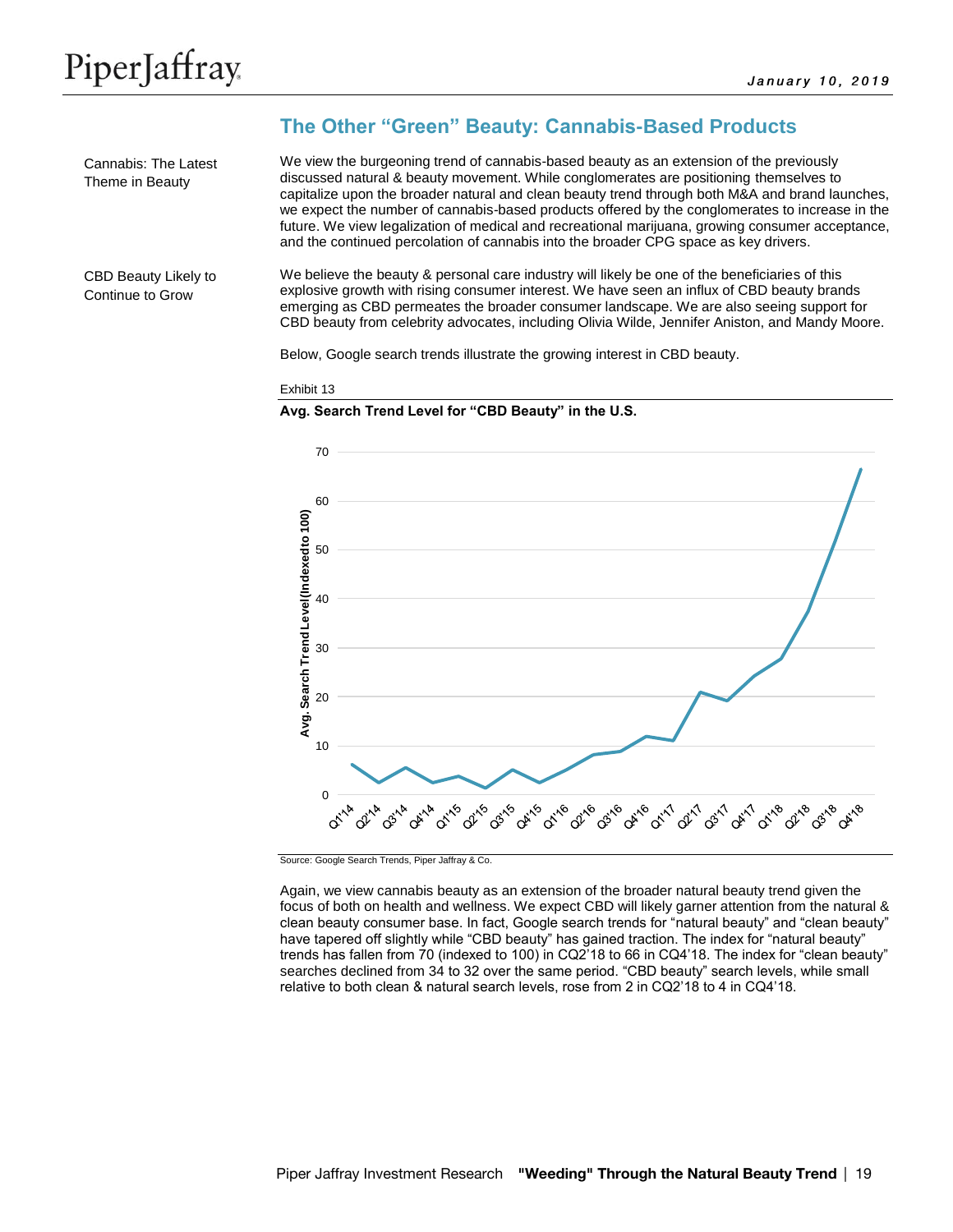#### Exhibit 14





Source: Google Search Trends, Piper Jaffray & Co. Research

Hemp Seed Oil: Nothing New, but Still Growing

While not as trendy as CBD, hemp seed oil is also becoming increasingly common in beauty products. We note that hemp seed oil-based products and CBD-based products have vastly different characteristics, but interest in both has increased over the past two years.

Hemp seed oil is produced by pressing hemp seeds. Though hemp seed oil is technically derived from the cannabis plant, hemp seed oil is low in both CBD and THC (the psychoactive component in marijuana). Even prior to the 2018 Hemp Bill, hemp seed oil was not considered a scheduled substance by the DEA, thus making it legal everywhere in the U.S.

Hemp seed oil has been an ingredient in beauty and personal care products for decades. With the recent legalization of CBD and the heightened focus on CBD health benefits, we expect interest in CBD-infused personal care products to outpace interest in hemp seed oil-based products.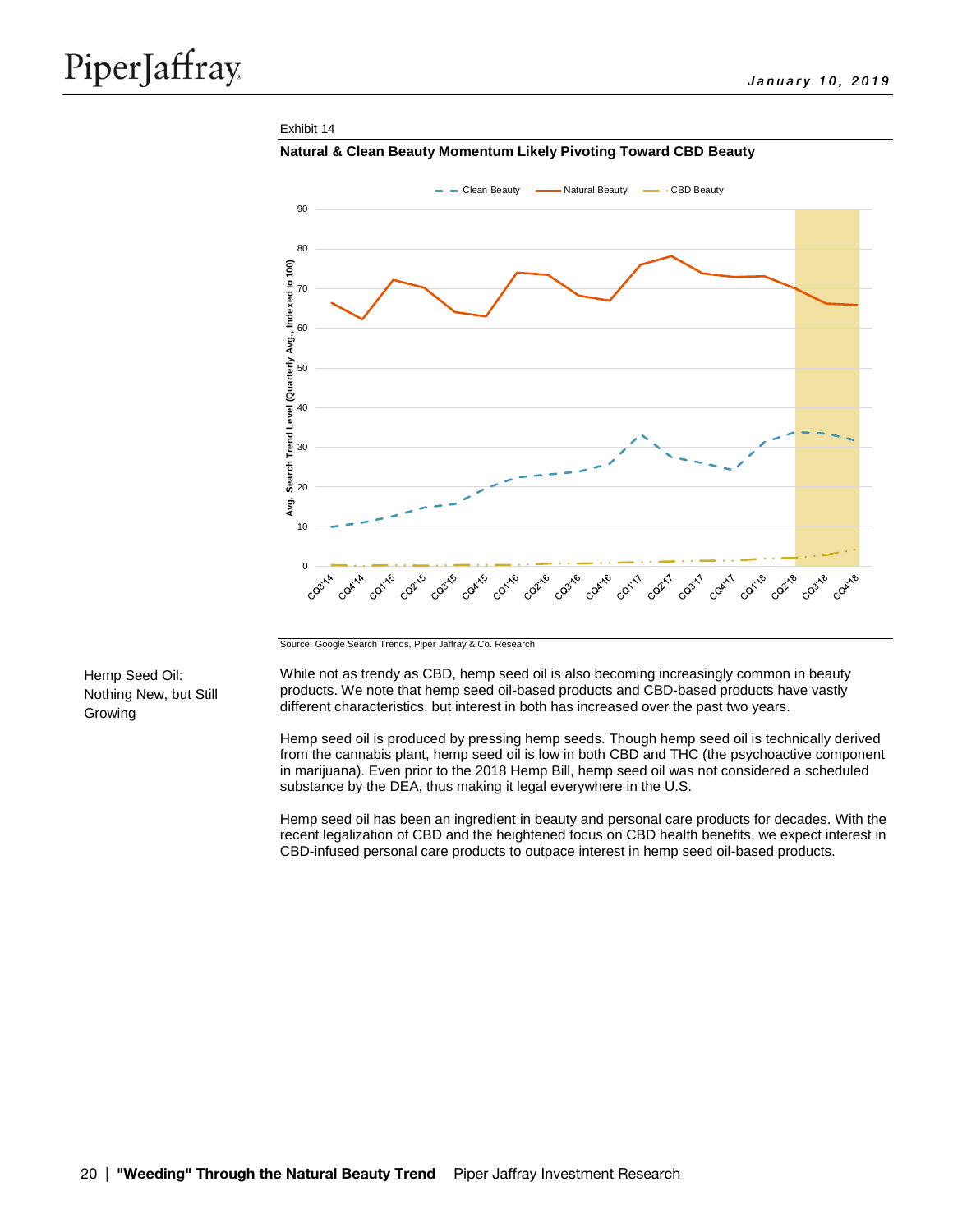Conglomerates & Hemp Seed Oil-Based **Products** 

# **Opportunities In Cannabis For Vendors And Retailers**

We believe major beauty conglomerates and retailers will likely await further clarification as to the federal agency regulation of CBD. However, hemp seed oil-based products are another part of the playbook for conglomerates to capitalize upon the burgeoning cannabis trend in the meantime. We expect additional hemp seed oil-based launches near-term, but see the potential for a proliferation of CBD-infused product launches from major beauty conglomerates longer-term.

In fact, we have seen multiple conglomerates launch products containing hemp seed oil over the past six months or so. Unilever-owned Murad launched its hemp seed oil-based Revitalixir Recovery Serum in August 2018. The product claims to reduce wrinkles, dehydration, and puffiness. Murad's Revitalixir Recovery Serum can be found at both Sephora and ULTA. More recently, Estée Lauder Companies brand Origins introduced a hemp seed oil-based facemask, "Hello, Calm", which is intended to reduce irritation and hydrate dry skin. Beyond beauty products that actually contain hemp, we have also seen conglomerates introduce cannabis-themed products. For example, L'Oreal fragrance brand Maison Margiela launched a cannabis-scented candle called "REPLICA: Music Festival".

#### Exhibit 15

## **"Hello, Calm" From Origins – EL's Foray into Cannabis-Based Beauty**



Source: Origins.com, Piper Jaffray & Co. Research

Response From Specialty/Multi-**Retailers** 

We expect specialty/multi- retailers to capitalize upon this trend. Specialty/multi- retailers have already embraced hemp seed oil-based products. ULTA carries hemp-based brands, including Dr. Bronner's and The Body Shop. In fact, we recently noticed Hempz displayed prominently in ULTA's flagship store in Manhattan. Sephora carries a wider array of products, including some CBD products. Brands available on Sephora.com include Milk Makeup, Lord Jones, High Beauty, and Herbivore.

On the following page, we show the Hempz brand in ULTA.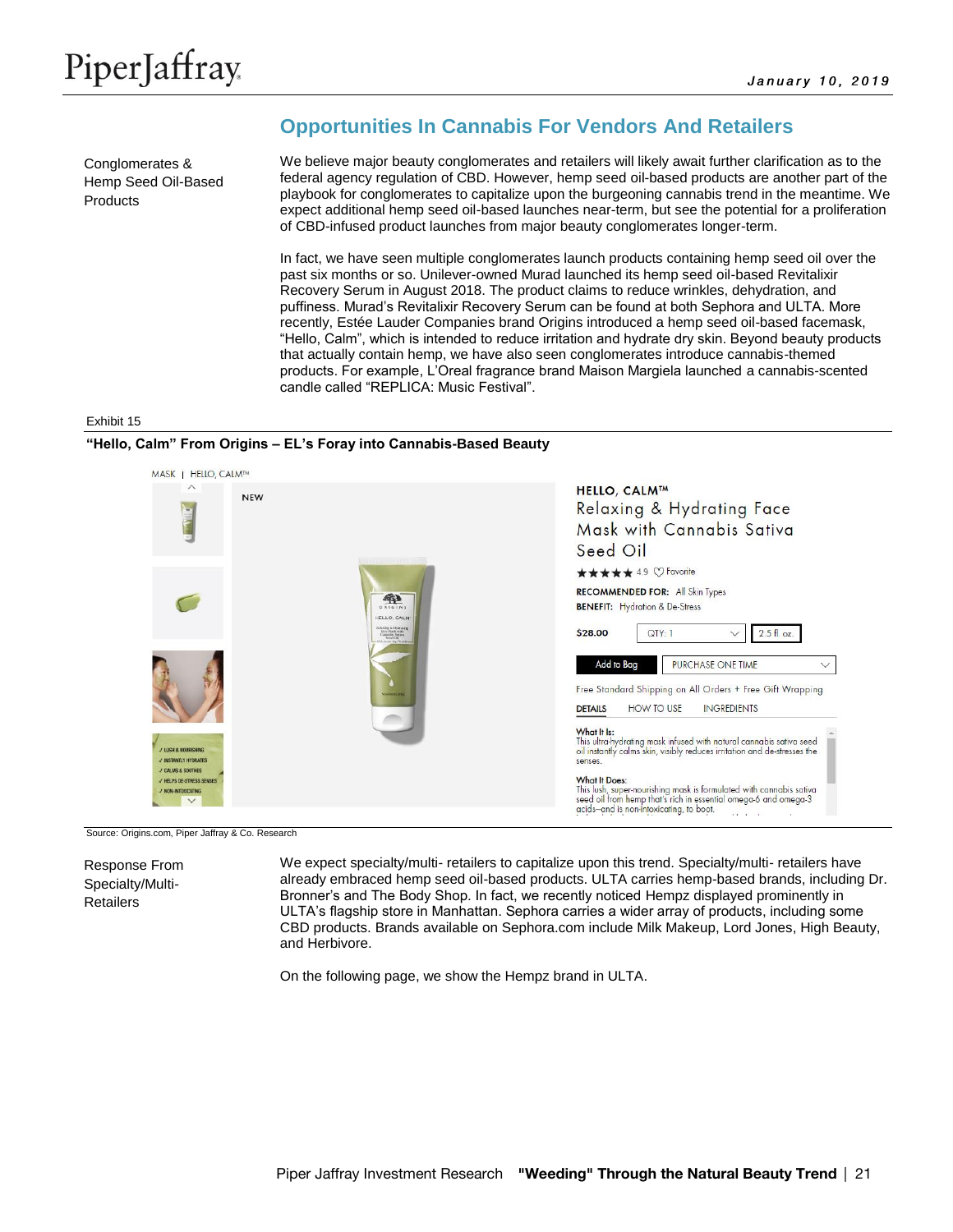## Exhibit 16

# **Hempz at ULTA Flagship in New York City**



Source: Piper Jaffray & Co.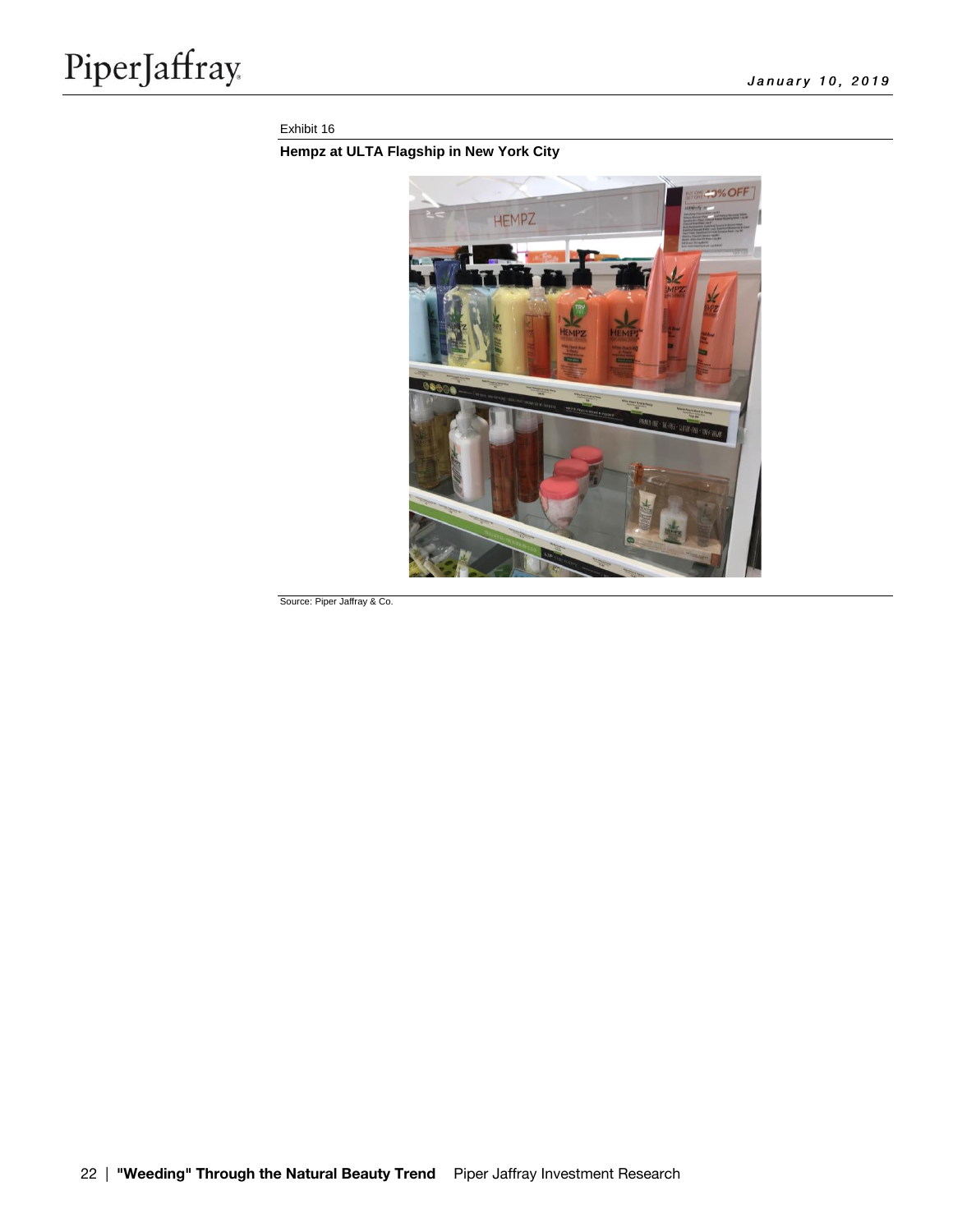# **Who's Who In Cannabis-Based Beauty**

Below, we highlight several growing companies in the cannabis-based personal care space.

|  |  | <b>Budding Brands</b> |  |
|--|--|-----------------------|--|
|  |  |                       |  |

| Cannuka                           | Michael and Kelly Bumgarner founded Cannuka in 2017. Cannuka is a clean, natural beauty brand<br>that produces CBD-infused skincare products. Cannuka CBD is derived from hemp, and Cannuka<br>products are THC-free. Products are also formulated with Manuka honey, which Cannuka claims<br>acts as an antimicrobial and anti-bacterial agent. Cannuka products can be found in a select<br>number of specialty health and wellness shops. Cannuka is headquartered in Colombus, OH.                                                                                                  |
|-----------------------------------|-----------------------------------------------------------------------------------------------------------------------------------------------------------------------------------------------------------------------------------------------------------------------------------------------------------------------------------------------------------------------------------------------------------------------------------------------------------------------------------------------------------------------------------------------------------------------------------------|
| Charlotte's Web                   | Charlotte's Web produces a variety of industrial hemp-derived CBD products, including a line of<br>topical products. The Stanley brothers founded Charlotte's Web in 2013. Charlotte's Web products<br>are sold in 3,045 retail locations. Charlotte's Web trades OTC under the ticker CWBHF. The<br>company reported revenues of \$40M in 2017, an increase of +172% Y/Y. The company is based<br>in Boulder, CO.                                                                                                                                                                      |
| <b>High Beauty</b>                | Former Juice Beauty formulator Melissa Jochim founded High Beauty in 2016. High Beauty is a<br>natural, organic beauty brand that produces cannabis-infused skincare products. High Beauty<br>products are free from CBD, focusing instead on cannabis sativa seed oil. Products are also free<br>from a number of harmful toxins. The High Beauty skincare line can be found in Sephora stores.<br>High Beauty is based in Santa Rosa, CA.                                                                                                                                             |
| Lord Jones                        | Cindy Capobianco and Rob Rosenheck founded CBD brand Lord Jones in 2013. Lord Jones<br>offers several CBD-infused product groups, including gel capsules, confections, tinctures, and<br>skincare products. Lord Jones has garnered a wide base of followers that counts celebrities such<br>as Olivia Wilde among its ranks. Products can be found at a wide variety of specialty health and<br>wellness stores across the United States, as well as in Standard Hotels. Lord Jones is<br>headquartered in Los Angeles, CA.                                                            |
| Malin + Goetz                     | Matthew Malin and Andrew Goetz launched their namesake brand in New York in 2004. Malin +<br>Goetz produces a plethora of beauty & personal care products across multiple categories,<br>including face, body, hair, and fragrance. Malin + Goetz is also known for its cannabis fragrance,<br>which the brand incorporates in fragrance and skincare products. The NYC-based company<br>operates ten retail locations in Los Angeles, Santa Monica, New York, and London, while products<br>are also carried by salons, hotels and gyms, and by other specialty and department stores. |
| Milk Makeup                       | Milk Makeup, highlighted earlier in this report, is known for its hero family of KUSH products.<br>KUSH, which encompasses lip balms, lips glazes, brow gels, and mascaras, is infused with hemp-<br>derived cannabis oil. Sephora carries Milk's KUSH products. For further detail on Milk Makeup,<br>refer to our prior work above (here).                                                                                                                                                                                                                                            |
| Vertly                            | Husband & wife duo Zander and Claudia Gladish founded Vertly in 2017. Vertly is a CBD beauty<br>brand that produces bath salts, a lotion, and a lip balm. Vertly is primarily DTC, though Vertly is<br>also available on clean beauty retailer Credo's website.                                                                                                                                                                                                                                                                                                                         |
| Case Study: Cult<br><b>Beauty</b> | U.K. beauty e-tailer Cult Beauty carries an array of cannabis-based beauty products. Brands<br>carried by Cult Beauty include Josh Rosebrook, KIKI Health, MGC Derma, and Optiat, among<br>others. Cult Beauty carries both hemp seed oil and CBD beauty products. Cult previously<br>highlighted cannabis beauty as an emerging beauty trend to watch in Cult's blog. Additional detail<br>on Cult Beauty can be found in our work above (here).                                                                                                                                       |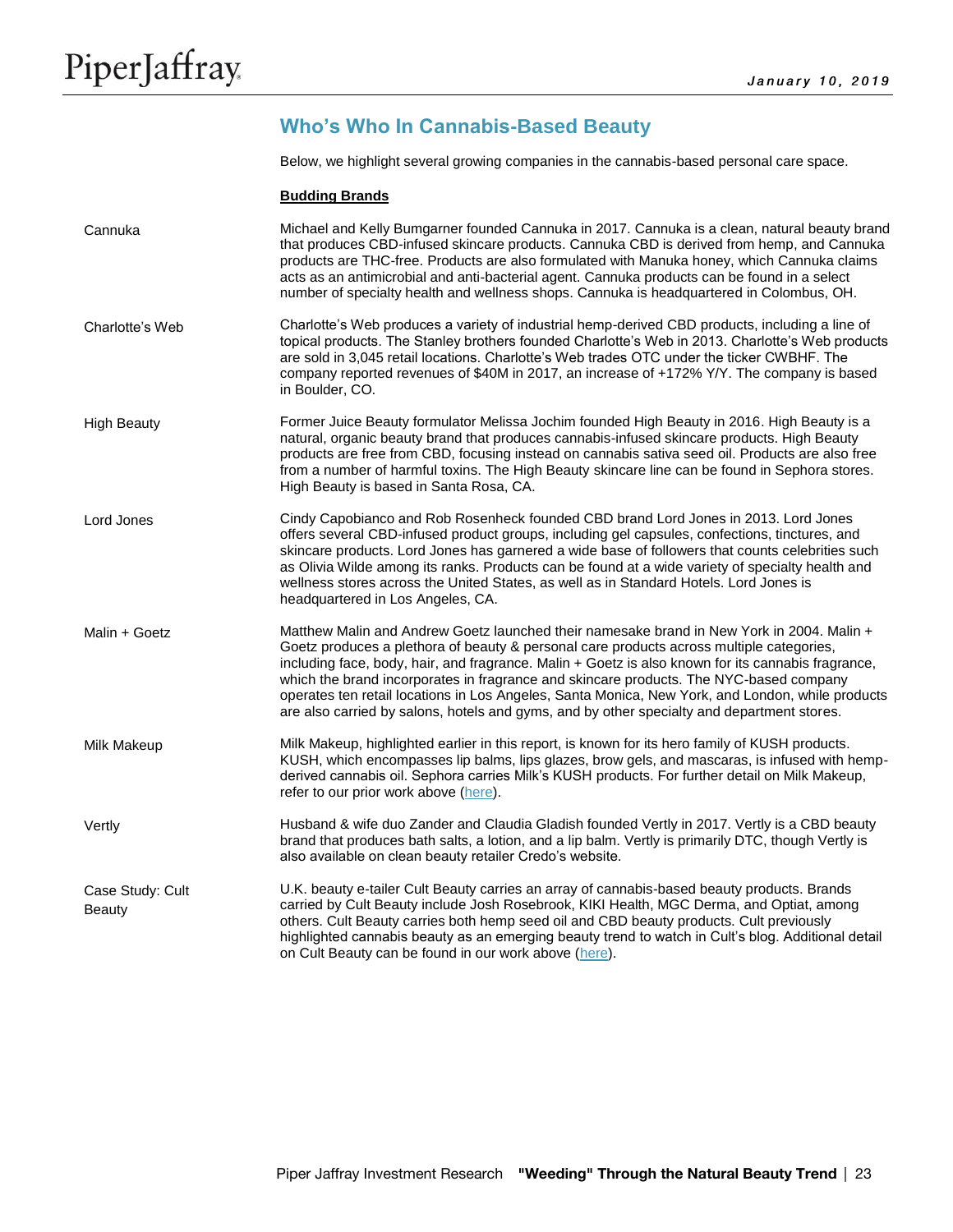# **Up & Coming Natural, Clean, & Cannabis-Based Beauty Companies**

Below, we provide detail on category & segment exposure for selected companies in the natural, clean, & cannabis-based sub-verticals of beauty.

#### Exhibit 17

#### **Up & Coming Beauty Companies: Category Positioning**

|                            | <b>Category Positioning</b>  |                                      |                         |                         |                         |                         |
|----------------------------|------------------------------|--------------------------------------|-------------------------|-------------------------|-------------------------|-------------------------|
| Company                    | <b>Headquarters</b>          | Website                              | <b>Natural</b>          | Clean                   | <b>Cannabis</b>         | <b>CBD</b>              |
| Alaffia                    | Baguida, Togo                | https://alaffia.com/                 |                         |                         |                         |                         |
| Amareta                    | Los Angeles, CA              | https://amareta.com/                 | x                       | X                       |                         |                         |
| Beautycounter              | Santa Monica, CA             | https://www.beautycounter.com/       |                         | $\mathsf{x}$            |                         |                         |
| <b>Biossance</b>           | Emerwille, CA                | https://biossance.com/               | <b>x</b>                | $\overline{\mathsf{x}}$ |                         |                         |
| <b>Bite Beauty</b>         | Toronto, Canada              | https://www.bitebeauty.com/          |                         |                         |                         |                         |
| Cannabliss Organic         | Aurora, CO                   | https://cannablissorganic.com/       | X                       | X                       | X                       |                         |
| Cannuka                    | Postsdam, NY                 | https://cannuka.com/                 |                         | X                       | $\pmb{\mathsf{x}}$      | X                       |
| <b>CAP Beauty</b>          | New York, NY                 | https://www.capbeauty.com/           | $\pmb{\times}$          | $\overline{\mathbf{x}}$ | x                       | x                       |
| Caudalie                   | New York, NY                 | https://us.caudalie.com/             | x                       | $\overline{\mathsf{x}}$ |                         |                         |
| <b>CBD For Life</b>        | Red Bank, NJ                 | https://www.cbdforlife.us/           | $\mathbf{x}$            | $\overline{\mathsf{x}}$ | $\pmb{\mathsf{x}}$      | X                       |
| Charlotte's Web            | Boulder, CO                  | https://www.cwhemp.com/              | X                       |                         | X                       | X                       |
| Credo                      | San Francisco, CA            | https://credobeauty.com/             |                         | $\pmb{\mathsf{x}}$      |                         |                         |
| <b>Cult Beauty</b>         | London, UK                   | https://www.cultbeauty.co.uk/        | $\pmb{\mathsf{x}}$      |                         |                         |                         |
| Dr Roebuck's               | Bondi Beach, Australia       | https://drroebucks.com/              | x                       | $\overline{\mathsf{x}}$ |                         |                         |
| Dr. Bronner's              | Vista, CA                    | https://www.drbronner.com/           | X                       |                         | $\pmb{\times}$          |                         |
| Drunk Elephant             | Houston, TX                  | https://www.drunkelephant.com/       |                         | $\pmb{\mathsf{x}}$      |                         |                         |
| Earth Tu Face              | Oakland, CA                  | https://www.earthtuface.com/         | X                       | $\mathsf{x}$            | $\mathbf{x}$            |                         |
| Earth's Nectar             | Houston, TX                  | http://earthsnectar.com/             | <b>x</b>                |                         |                         |                         |
| <b>Escentric Molecules</b> | Berlin, Germany              | https://us.escentric.com/            | x                       |                         |                         |                         |
| Flynn&King                 | Brooklyn, NY                 | https://www.flynnandking.com/        | X                       |                         | $\pmb{\times}$          |                         |
| Follain                    | Boston, MA                   | https://follain.com/                 |                         | $\pmb{\times}$          |                         |                         |
| Goop Beauty                | Los Angeles, CA              | https://goop.com/                    | X                       |                         |                         |                         |
| Graydon                    | Toronto, Canada              | https://graydonskincare.com/         | X                       | $\mathsf{x}$            |                         |                         |
| Herb Essentials            | New York, NY                 | https://herbessntls.com/             | x                       | X                       | X                       |                         |
| Herbivore                  | Seattle, WA                  | https://www.herbivorebotanicals.com/ | $\mathbf{x}$            | X                       | $\pmb{\mathsf{x}}$      | $\pmb{\mathsf{x}}$      |
| <b>High Beauty</b>         | Santa Rosa, CA               | https://highbeauty.com/              | $\overline{\mathbf{x}}$ | X                       | $\overline{\mathsf{x}}$ | X                       |
| <b>Honest Beauty</b>       | Los Angeles, CA              | https://www.honestbeauty.com/        |                         | $\overline{\mathsf{x}}$ |                         |                         |
| Ildi Pekar                 | New York, NY                 | https://ildipekar.com/               | $\pmb{\mathsf{x}}$      | x                       | $\bar{\mathbf{x}}$      | $\bar{\mathbf{x}}$      |
| Josh Rosebrook             | Jacksonville, FL             | https://joshrosebrook.com/           | X                       |                         |                         |                         |
| Khus+Khus                  | Denver, CO                   | https://khus-khus.com/               | X                       | $\pmb{\mathsf{x}}$      |                         |                         |
| Kiki Health                | London, UK                   | https://kiki-health.com/             | X                       |                         | $\overline{\mathsf{x}}$ | x                       |
| Kopari                     | San Diego, CA                | https://www.koparibeauty.com/        | x                       | $\overline{\mathsf{x}}$ |                         |                         |
| <b>KORA Organics</b>       | Santa Monica, CA             | https://us.koraorganics.com/         | X                       |                         |                         |                         |
| Korres                     | Metamorfosi, Greece          | https://www.korresusa.com/           | X                       |                         |                         |                         |
| Kush Queen                 | Los Angeles, CA              | https://www.kushqueencannabis.com/   |                         |                         | x                       | X                       |
| Lord Jones                 | Los Angeles, CA              | https://www.lordjones.com/           | $\overline{\mathsf{x}}$ |                         | $\overline{\mathsf{x}}$ | $\overline{\mathsf{x}}$ |
| Malin + Goetz              | New York, NY                 | https://www.malinandqoetz.com/       |                         |                         |                         |                         |
| MGC Derma                  | Perth, Australia             | https://mgcderma.com/                |                         |                         | $\pmb{\mathsf{x}}$      | X                       |
| Milk Makeup                | New York, NY                 | https://www.milkmakeup.com/          |                         | $\overline{\mathsf{x}}$ | x                       | x                       |
| Monastery Made             | San Francisco, CA            | http://www.monasterymade.com/        | $\mathbf{x}$            |                         |                         |                         |
| Optiat                     | London, UK                   | https://optiat.com/                  | $\mathbf{x}$            |                         |                         |                         |
| Perricone MD               | San Francisco, CA            | https://www.perriconemd.com/         | X                       |                         |                         |                         |
| Rituals                    | Amsterdam, Netherlands       | https://www.rituals.com/en-us/home   | X                       |                         |                         |                         |
| rms beauty                 | Charleston, South Carolina   | https://www.rmsbeauty.com/           | X                       | $\pmb{\mathsf{x}}$      |                         |                         |
| Sans [ceuticals]           | Auckland, New Zealand        | https://www.sansceuticals.com/       |                         | $\mathsf{x}$            |                         |                         |
| Summer Fridays             | Los Angeles, CA              | https://summerfridays.com/           |                         | $\mathsf{x}$            |                         |                         |
| Supergoop!                 | San Antonio, Texas           | https://supergoop.com/               |                         | x                       |                         |                         |
| Tata Harper                | Whiting, VT                  | https://www.tataharperskincare.com/  | $\pmb{\mathsf{x}}$      |                         |                         |                         |
| Tatcha                     | San Francisco, CA            | https://www.tatcha.com/              | X                       | $\pmb{\mathsf{x}}$      |                         |                         |
| The Body Shop              | Croydon, United Kingdom      | https://www.thebodyshop.com/en-us/   | x                       |                         | $\overline{\mathsf{x}}$ |                         |
| The Detox Market           | Los Angeles, CA              | https://www.thedetoxmarket.com/      | X                       | $\pmb{\times}$          |                         |                         |
| True Botanicals            | Mill Valley, CA              | https://truebotanicals.com/          | X                       | $\pmb{\mathsf{x}}$      |                         |                         |
| <b>TULA Probiotic</b>      | New York, NY                 | https://www.tula.com/                | x                       | $\overline{\mathsf{x}}$ |                         |                         |
| Vertly                     | Sausalito, CA                | https://www.vertlybalm.com/          |                         | $\mathsf{x}$            | $\overline{\mathsf{x}}$ | X                       |
| Vita Liberata              | Ballyclare, Northern Ireland | https://www.vitaliberata.com/        | $\pmb{\times}$          | $\mathsf{x}$            |                         |                         |
| Volition                   | San Francisco, CA            | https://volitionbeauty.com/          |                         | x                       |                         |                         |
| Votary                     | London, UK                   | https://www.votary.co.uk/            | X                       |                         | <b>x</b>                |                         |
| <b>W3LL PEOPLE</b>         | Austin, TX                   | https://w3llpeople.com/              | X                       | $\pmb{\mathsf{x}}$      | $\mathbf{x}$            |                         |
| Wonder Seed                | Newport Beach, CA            | https://thewonderseed.com/           | x                       |                         |                         |                         |
| Youth To The People        | San Leandro, CA              | https://www.youthtothepeople.com/    | $\overline{\mathsf{x}}$ | $\overline{\mathsf{x}}$ |                         |                         |

Source: Company websites, Piper Jaffray & Co. Research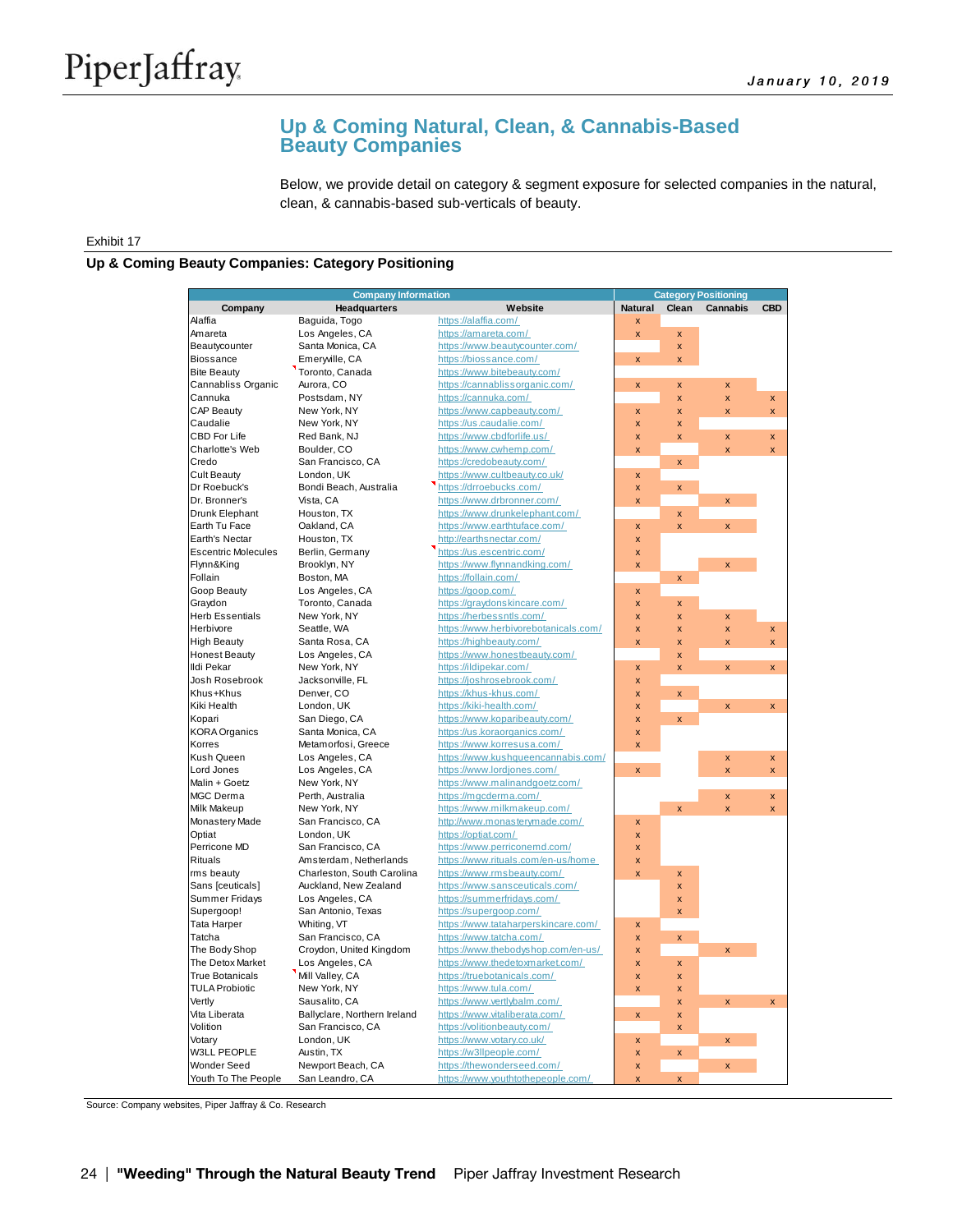#### Exhibit 18

## **Up & Coming Beauty Companies: Beauty Segment Exposure**

|                            | <b>Company Information</b>        |                                                               | <b>Beauty Segment Exposure</b> |                         |                         |                           |                              |                         |
|----------------------------|-----------------------------------|---------------------------------------------------------------|--------------------------------|-------------------------|-------------------------|---------------------------|------------------------------|-------------------------|
| Company                    | <b>Headquarters</b>               | Website                                                       | <b>Cosmetics</b>               | <b>Skincare</b>         | Fragrance               | Haircare                  | Body/Other                   | Retailer (3P)           |
| Alaffia                    | Baquida, Togo                     | https://alaffia.com/                                          |                                | $\pmb{\times}$          |                         | $\mathbf{x}$              |                              |                         |
| Amareta                    | Los Angeles, CA                   | https://amareta.com/                                          |                                | X                       |                         |                           |                              |                         |
| Beautycounter              | Santa Monica, CA                  | https://www.beautycounter.com/                                | $\mathsf{x}$                   | X                       |                         | X                         | x                            | $\pmb{\times}$          |
| <b>Biossance</b>           | Emerwille, CA                     | https://biossance.com/                                        |                                | $\pmb{\mathsf{x}}$      | $\mathsf{x}$            |                           | $\overline{\mathbf{x}}$      |                         |
| <b>Bite Beauty</b>         | Toronto, Canada                   | https://www.bitebeauty.com/                                   | $\pmb{\mathsf{x}}$             | $\pmb{\mathsf{x}}$      |                         |                           |                              |                         |
| Cannabliss Organic         | Aurora, CO                        | https://cannablissorganic.com/                                |                                | X                       |                         |                           | X                            |                         |
| Cannuka                    | Postsdam, NY                      | https://cannuka.com/                                          |                                | $\overline{\mathsf{x}}$ |                         |                           | x                            |                         |
| CAP Beauty                 | New York, NY                      | https://www.capbeauty.com/                                    | $\pmb{\mathsf{x}}$             | $\pmb{\mathsf{x}}$      | X                       | X                         | X                            | X                       |
| Caudalie                   | New York, NY                      | https://us.caudalie.com/                                      |                                | $\pmb{\mathsf{x}}$      | $\overline{\mathbf{x}}$ | $\pmb{\mathsf{x}}$        | x                            |                         |
| CBD For Life               | Red Bank, NJ                      | https://www.cbdforlife.us/                                    |                                | $\pmb{\mathsf{x}}$      |                         | $\overline{\mathbf{x}}$   | $\overline{\mathsf{x}}$      |                         |
| Charlotte's Web            | Boulder, CO                       | https://www.cwhemp.com/                                       |                                | $\overline{\mathsf{x}}$ |                         |                           |                              |                         |
| Credo                      | San Francisco, CA                 | https://credobeauty.com/                                      | x                              | X                       | X                       | X                         | x                            | X                       |
| <b>Cult Beauty</b>         | London, UK                        | https://www.cultbeauty.co.uk/                                 | $\mathbf{x}$                   | $\pmb{\mathsf{x}}$      | $\overline{\mathbf{x}}$ | $\pmb{\mathsf{x}}$        | $\pmb{\times}$               | $\overline{\mathbf{x}}$ |
| Dr Roebuck's               | Bondi Beach, Australia            | https://drroebucks.com/                                       |                                | $\pmb{\times}$          |                         |                           | x                            |                         |
| Dr. Bronner's              | Vista, CA                         | https://www.drbronner.com/                                    |                                | X                       |                         | $\pmb{\mathsf{x}}$        | $\mathbf{x}$                 |                         |
| Drunk Elephant             | Houston, TX                       | https://www.drunkelephant.com/                                |                                | X                       |                         |                           |                              |                         |
| Earth Tu Face              | Oakland, CA                       | https://www.earthtuface.com/                                  |                                | $\pmb{\mathsf{x}}$      |                         |                           | $\pmb{\mathsf{x}}$           |                         |
| Earth's Nectar             | Houston, TX                       | http://earthsnectar.com/                                      |                                | $\mathbf{x}$            |                         | $\mathbf{x}$              | $\overline{\mathbf{x}}$      |                         |
| <b>Escentric Molecules</b> | Berlin, Germany                   | https://us.escentric.com/                                     |                                |                         | $\pmb{\mathsf{x}}$      |                           |                              |                         |
| Flynn&King                 | Brooklyn, NY                      | https://www.flynnandking.com/                                 |                                | $\pmb{\mathsf{x}}$      |                         |                           | $\pmb{\times}$               |                         |
| Follain                    | Boston, MA                        | https://follain.com/                                          | X                              | $\overline{\mathsf{x}}$ |                         | $\boldsymbol{\mathsf{x}}$ | X                            | X                       |
| Goop Beauty                | Los Angeles, CA                   | https://goop.com/                                             | $\pmb{\mathsf{x}}$             | X                       | X                       | $\pmb{\mathsf{x}}$        | X                            | $\overline{\mathbf{x}}$ |
| Graydon                    | Toronto, Canada                   | https://graydonskincare.com/                                  |                                | X                       | X                       | $\boldsymbol{\mathsf{x}}$ | X                            |                         |
| <b>Herb Essentials</b>     | New York, NY                      | https://herbessntls.com/                                      |                                | $\pmb{\mathsf{x}}$      | $\mathbf{x}$            |                           | x                            |                         |
| Herbivore                  | Seattle, WA                       | https://www.herbivorebotanicals.com/                          | $\pmb{\times}$                 | $\overline{\mathsf{x}}$ |                         | $\pmb{\mathsf{x}}$        | x                            |                         |
| <b>High Beauty</b>         | Santa Rosa, CA                    | https://highbeauty.com/                                       |                                | X                       |                         |                           |                              |                         |
| <b>Honest Beauty</b>       | Los Angeles, CA                   | https://www.honestbeauty.com/                                 | $\pmb{\mathsf{x}}$             | $\overline{\mathsf{x}}$ |                         | $\mathbf{x}$              |                              |                         |
| Ildi Pekar                 | New York, NY                      | https://ildipekar.com/                                        |                                | $\overline{\mathsf{x}}$ |                         |                           |                              |                         |
| Josh Rosebrook             | Jacksonville, FL                  | https://joshrosebrook.com/                                    |                                | $\pmb{\mathsf{x}}$      | $\pmb{\times}$          | $\pmb{\mathsf{x}}$        |                              |                         |
| Khus+Khus                  | Denver, CO                        | https://khus-khus.com/                                        |                                |                         |                         |                           |                              |                         |
|                            | London, UK                        | https://kiki-health.com/                                      |                                | X                       |                         |                           | X                            |                         |
| Kiki Health<br>Kopari      |                                   |                                                               |                                |                         |                         | $\pmb{\mathsf{x}}$        | X<br>$\overline{\mathbf{x}}$ |                         |
|                            | San Diego, CA<br>Santa Monica, CA | https://www.koparibeauty.com/<br>https://us.koraorganics.com/ |                                | $\mathsf{x}$            | $\pmb{\times}$          |                           |                              |                         |
| <b>KORA</b> Organics       |                                   |                                                               |                                | $\overline{\mathsf{x}}$ |                         |                           | X                            |                         |
| Korres                     | Metamorfosi, Greece               | https://www.korresusa.com/                                    | $\pmb{\times}$                 | $\pmb{\mathsf{x}}$      | $\pmb{\times}$          |                           | X                            |                         |
| Kush Queen                 | Los Angeles, CA                   | https://www.kushqueencannabis.com/                            |                                | $\pmb{\mathsf{x}}$      |                         |                           | X                            |                         |
| Lord Jones                 | Los Angeles, CA                   | https://www.lordjones.com/                                    |                                | $\overline{\mathsf{x}}$ |                         |                           | X                            |                         |
| Malin + Goetz              | New York, NY                      | https://www.malinandqoetz.com/                                |                                | $\overline{\mathsf{x}}$ | $\mathbf{x}$            | $\mathbf{x}$              | $\overline{\mathbf{x}}$      |                         |
| <b>MGC Derma</b>           | Perth, Australia                  | https://mgcderma.com/                                         |                                | x                       |                         |                           |                              |                         |
| <b>Milk Makeup</b>         | New York, NY                      | https://www.milkmakeup.com/                                   | $\pmb{\mathsf{x}}$             | $\overline{\mathsf{x}}$ |                         |                           | $\pmb{\mathsf{x}}$           |                         |
| Monastery Made             | San Francisco, CA                 | http://www.monasterymade.com/                                 |                                | $\pmb{\mathsf{x}}$      |                         |                           |                              |                         |
| Optiat                     | London, UK                        | https://optiat.com/                                           |                                | $\overline{\mathsf{x}}$ |                         |                           | $\pmb{\mathsf{x}}$           |                         |
| Perricone MD               | San Francisco, CA                 | https://www.perriconemd.com/                                  | $\pmb{\mathsf{x}}$             | $\overline{\mathsf{x}}$ |                         |                           |                              |                         |
| Rituals                    | Amsterdam, Netherlands            | https://www.rituals.com/en-us/home                            | $\pmb{\mathsf{x}}$             | X                       | $\mathsf{x}$            | $\overline{\mathsf{x}}$   | x                            |                         |
| rms beauty                 | Charleston, South Carolina        | https://www.rmsbeauty.com/                                    | $\mathsf{x}$                   | X                       |                         |                           |                              |                         |
| Sans [ceuticals]           | Auckland, New Zealand             | https://www.sansceuticals.com/                                |                                | $\pmb{\mathsf{x}}$      |                         | $\pmb{\mathsf{x}}$        | $\pmb{\mathsf{x}}$           |                         |
| Summer Fridays             | Los Angeles, CA                   | https://summerfridays.com/                                    |                                | $\overline{\mathsf{x}}$ |                         |                           |                              |                         |
| Supergoop!                 | San Antonio, Texas                | https://supergoop.com/                                        |                                | $\overline{\mathsf{x}}$ |                         |                           | $\pmb{\times}$               |                         |
| <b>Tata Harper</b>         | Whiting, VT                       | https://www.tataharperskincare.com/                           | $\pmb{\times}$                 | X                       | $\overline{\mathsf{x}}$ |                           | X                            |                         |
| Tatcha                     | San Francisco, CA                 | https://www.tatcha.com/                                       | $\pmb{\mathsf{x}}$             | X                       |                         |                           | X                            |                         |
| The Body Shop              | Croydon, United Kingdom           | https://www.thebodyshop.com/en-us/                            | $\mathsf{x}$                   | X                       | X                       | $\pmb{\mathsf{x}}$        | X                            |                         |
| The Detox Market           | Los Angeles, CA                   | https://www.thedetoxmarket.com/                               | $\mathbf{x}$                   | $\overline{\mathsf{x}}$ | $\overline{\mathbf{x}}$ | $\pmb{\mathsf{x}}$        | X                            | $\pmb{\times}$          |
| <b>True Botanicals</b>     | Mill Valley, CA                   | https://truebotanicals.com/                                   |                                | X                       | $\mathbf{x}$            | $\overline{\mathbf{x}}$   | $\overline{\mathbf{x}}$      |                         |
| <b>TULA Probiotic</b>      | New York, NY                      | https://www.tula.com/                                         |                                | X                       |                         |                           |                              |                         |
| Vertly                     | Sausalito, CA                     | https://www.vertlybalm.com/                                   |                                | X                       |                         |                           |                              |                         |
| Vita Liberata              | Ballyclare, Northern Ireland      | https://www.vitaliberata.com/                                 |                                | $\pmb{\mathsf{x}}$      |                         |                           | X                            |                         |
| Volition                   | San Francisco, CA                 | https://volitionbeauty.com/                                   | $\pmb{\mathsf{x}}$             | $\mathsf{x}$            |                         |                           | $\overline{\mathsf{x}}$      |                         |
| Votary                     | London, UK                        | https://www.votary.co.uk/                                     |                                | X                       |                         |                           | x                            |                         |
| <b>W3LL PEOPLE</b>         | Austin, TX                        | https://w3llpeople.com/                                       | $\pmb{\mathsf{x}}$             | X                       |                         |                           |                              |                         |
| <b>Wonder Seed</b>         | Newport Beach, CA                 | https://thewonderseed.com/                                    |                                | $\pmb{\mathsf{x}}$      |                         | $\boldsymbol{\mathsf{x}}$ | x                            |                         |
| Youth To The People        | San Leandro, CA                   | https://www.youthtothepeople.com/                             |                                | $\mathbf{x}$            |                         |                           |                              |                         |
|                            |                                   |                                                               |                                |                         |                         |                           |                              |                         |

Source: Company websites, Piper Jaffray & Co. Research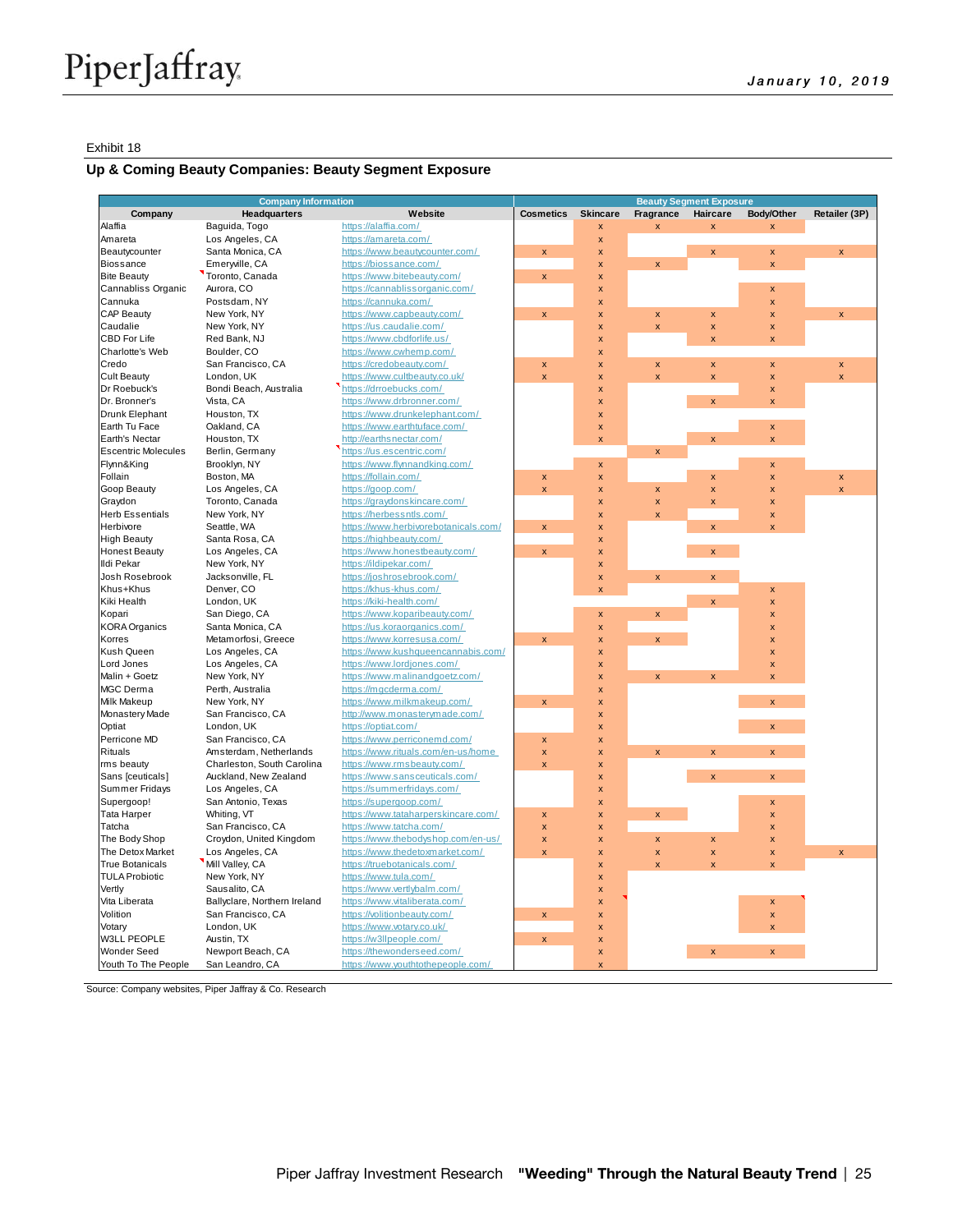# **Covered Companies Mentioned In This Report**

EL is currently rated OW with a \$151 PT based on 28x FY20E EPS. Risks include industry consolidation, mall traffic, competition, distribution, and macro. **Ratings, Price Targets and Risks**

> ULTA is currently rated OW with a \$295 PT based on 23x FY20E EPS. Risks include competition, markdown risk, vendor concentration, reliance on key management, and macro.

ELF is currently rated UW with an \$8 PT based on 8x EV/FY20E EBITDA. Risks include reliance on key management, competition, store traffic, margin defensibility, and macro.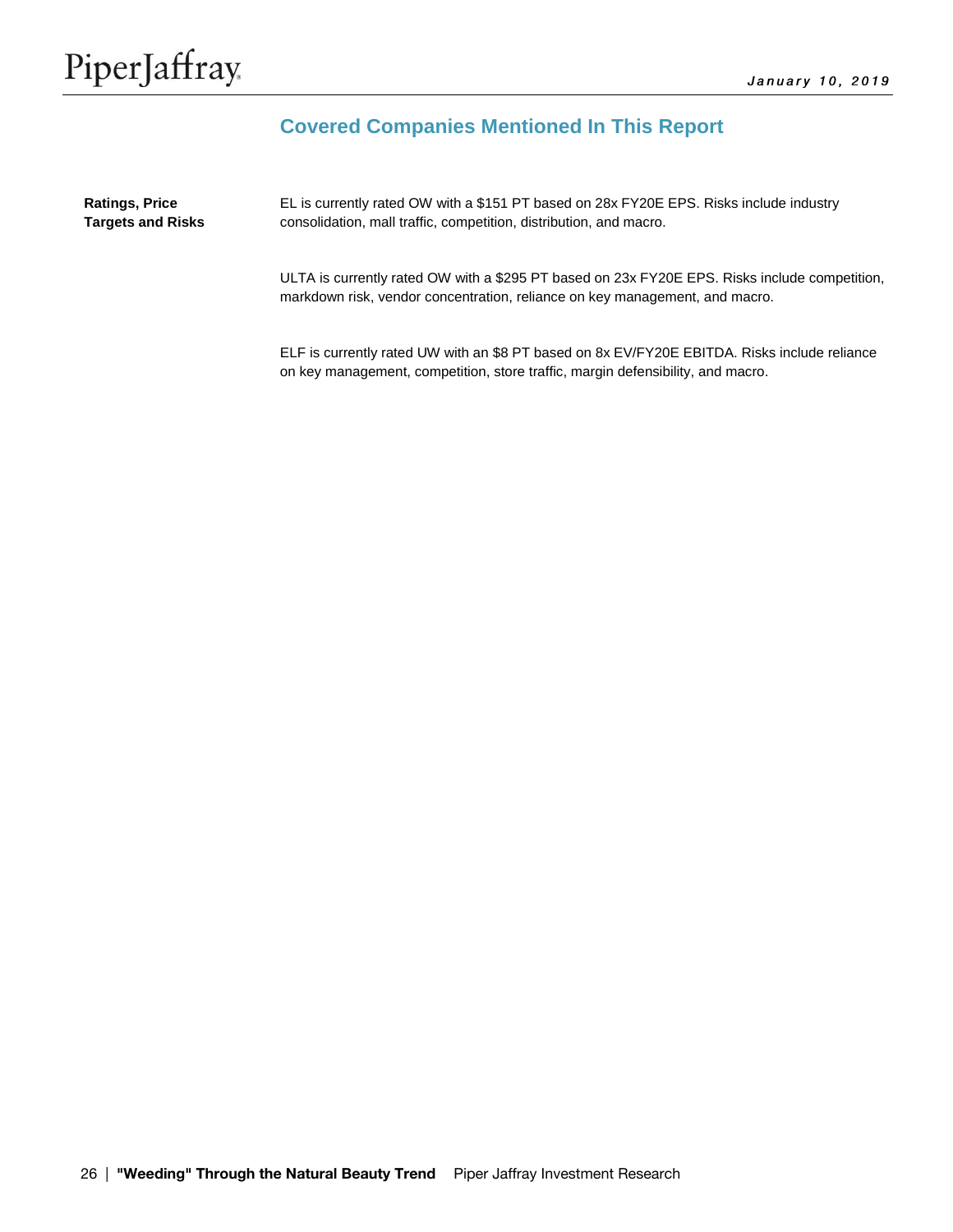## **Important Research Disclosures**



**Created by: BlueMatrix**



**Created by: BlueMatrix**



**Created by: BlueMatrix**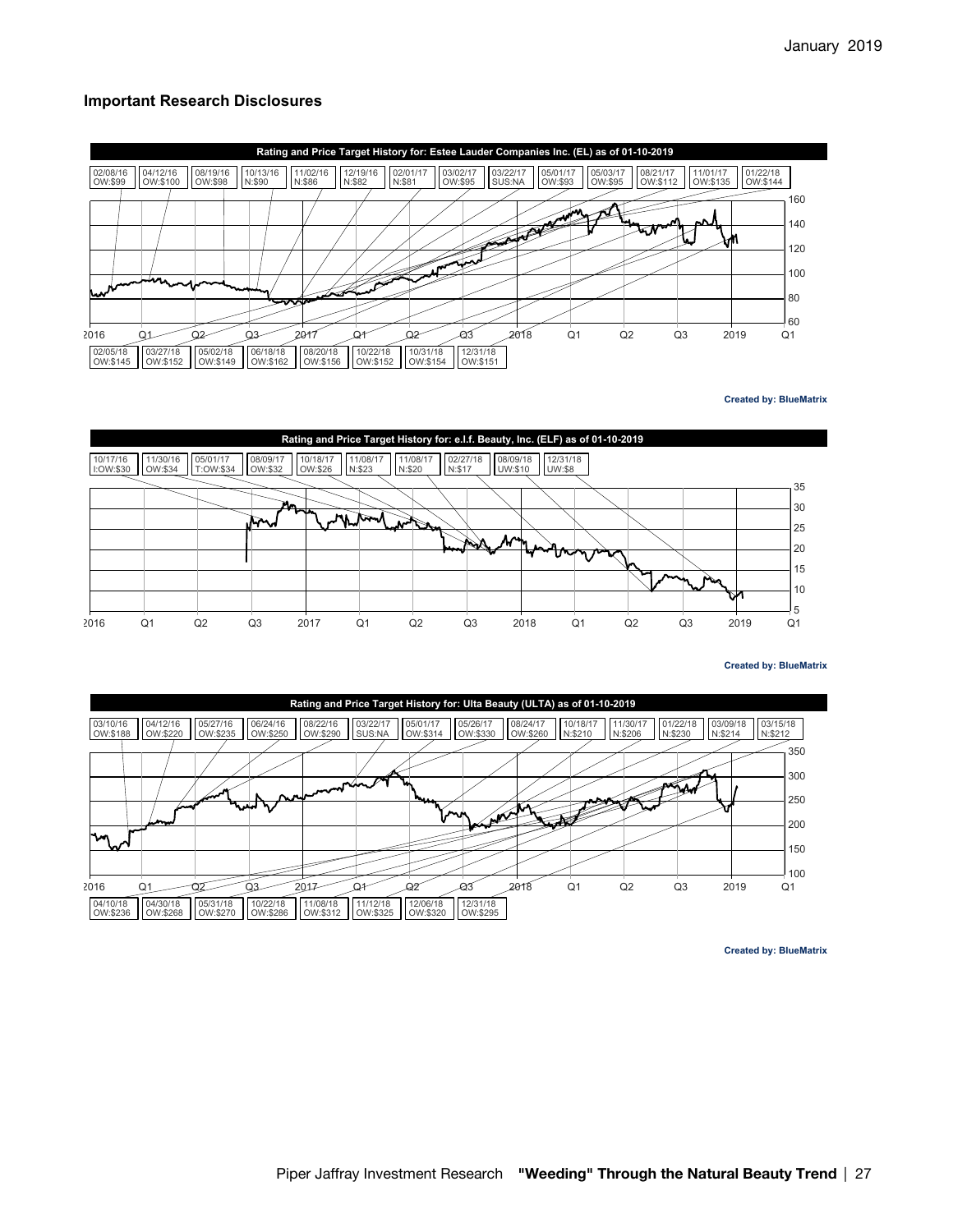Notes: The boxes on the Rating and Price Target History chart above indicate the date of the fundamental Equity Research Note, the rating and the price target. Each box represents a date on which an analyst made a change to a rating or price target, except for the first box, which may only represent the first Note written during the past three years.

Legend: I: Initiating Coverage R: Resuming Coverage T: Transferring Coverage D: Discontinuing Coverage S: Suspending Coverage OW: Overweight N: Neutral UW: Underweight NA: Not Available UR: Under Review

| <b>Distribution of Ratings/IB Services</b><br><b>Piper Jaffray</b> |       |         |                       |         |  |  |  |  |
|--------------------------------------------------------------------|-------|---------|-----------------------|---------|--|--|--|--|
|                                                                    |       |         | IB Serv./Past 12 Mos. |         |  |  |  |  |
| Rating                                                             | Count | Percent | Count                 | Percent |  |  |  |  |
| <b>BUY [OW]</b>                                                    | 413   | 64.23   | 120                   | 29.06   |  |  |  |  |
| HOLD [N]                                                           | 218   | 33.90   | 18                    | 8.26    |  |  |  |  |
| <b>SELL [UW]</b>                                                   | 12    | 1.87    | 0                     | 0.00    |  |  |  |  |

Note: Distribution of Ratings/IB Services shows the number of companies currently covered by fundamental equity research in each rating category from which Piper Jaffray and its affiliates received compensation for investment banking services within the past 12 months. FINRA rules require disclosure of which ratings most closely correspond with "buy," "hold," and "sell" recommendations. Piper Jaffray ratings are not the equivalent of buy, hold or sell, but instead represent recommended relative weightings. Nevertheless, Overweight corresponds most closely with buy, Neutral with hold and Underweight with sell. See Stock Rating definitions below.

#### **Analyst Certification — Erinn E. Murphy, Sr Research Analyst**

The views expressed in this report accurately reflect my personal views about the subject company and the subject security. In addition, no part of my compensation was, is, or will be directly or indirectly related to the specific recommendations or views contained in this report.

Piper Jaffray research analysts receive compensation that is based, in part, on overall firm revenues, which include investment banking revenues.

Time of dissemination: 10 January 2019 23:54EST.

Affiliate disclosures: Piper Jaffray is the trade name and registered trademark under which the corporate and investment banking products and services of Piper Jaffray Companies and its subsidiaries Piper Jaffray & Co. and Piper Jaffray Ltd. are marketed. Simmons Energy is a division of Piper Jaffray & Co. This report has been prepared by Piper Jaffray & Co. and/or its affiliate Piper Jaffray Ltd. Piper Jaffray & Co. is regulated by FINRA, NYSE and the United States Securities and Exchange Commission, and its headquarters are located at 800 Nicollet Mall, Minneapolis, MN 55402. Piper Jaffray Ltd. is authorized and regulated by the Financial Conduct Authority, and is located at 88 Wood Street, 13th Floor, London EC2V 7RS. Disclosures in this section and in the Other Important Information section referencing Piper Jaffray include all affiliated entities unless otherwise specified.

**Complete disclosure information, price charts and ratings distributions on companies covered by Piper Jaffray Equity Research can be found on the Piper Jaffray website: <http://piperjaffray.com/researchdisclosures>or by writing to Piper Jaffray, Equity Research Department, 800 Nicollet Mall, Minneapolis, MN 55402**

## **Research Disclosures**

Piper Jaffray was making a market in the securities of Estee Lauder Companies Inc. at the time this research report was published. Piper Jaffray will buy and sell Estee Lauder Companies Inc. securities on a principal basis.

Piper Jaffray was making a market in the securities of e.l.f. Beauty, Inc. at the time this research report was published. Piper Jaffray will buy and sell e.l.f. Beauty, Inc. securities on a principal basis.

Within the past 3 years Piper Jaffray participated in a public offering of, or acted as a dealer manager for, e.l.f. Beauty, Inc. securities.

Piper Jaffray was making a market in the securities of Ulta Beauty at the time this research report was published. Piper Jaffray will buy and sell Ulta Beauty securities on a principal basis.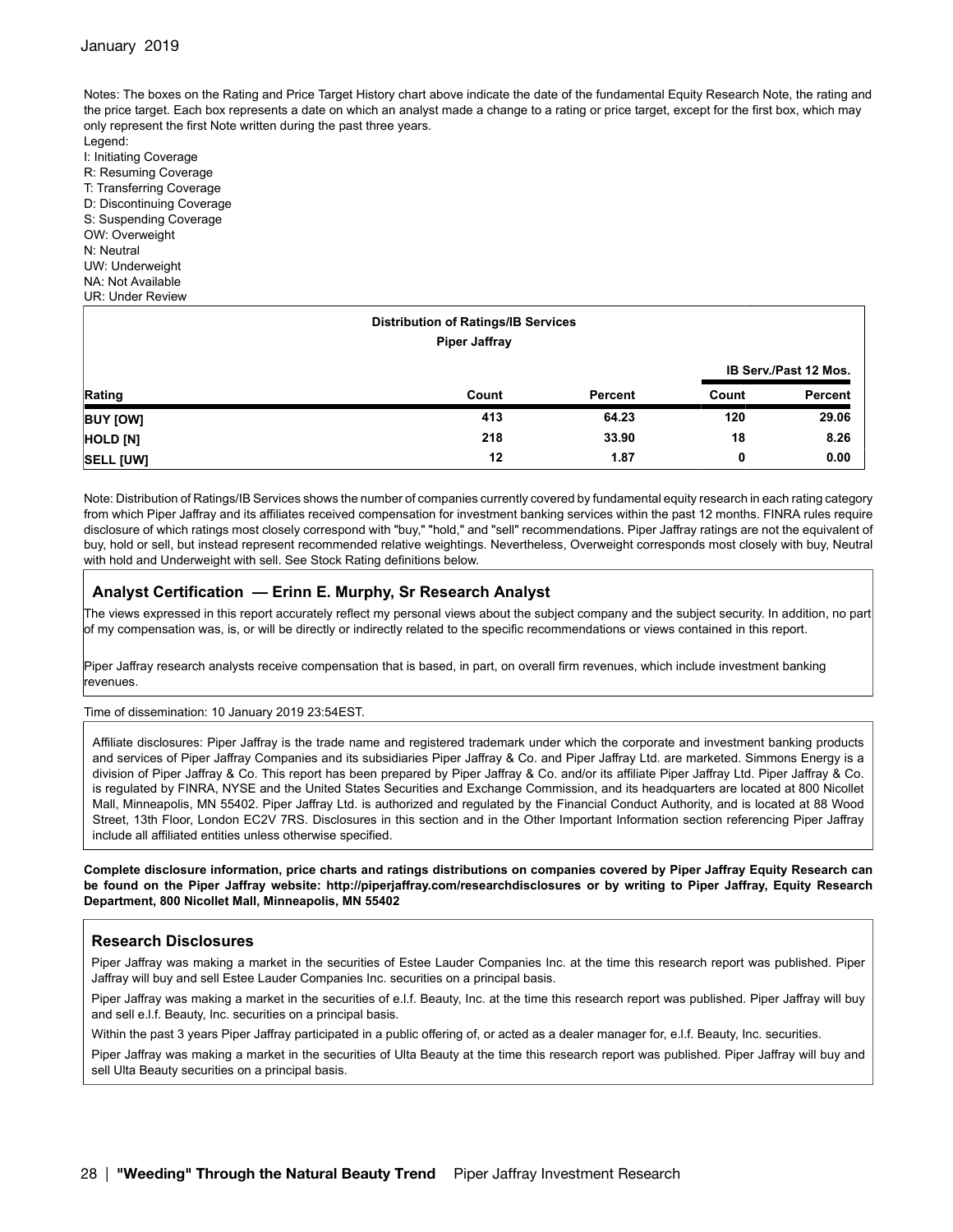## **Rating Definitions**

**Stock Ratings:** Piper Jaffray ratings are indicators of expected total return (price appreciation plus dividend) within the next 12 months. At times analysts may specify a different investment horizon or may include additional investment time horizons for specific stocks. Stock performance is measured relative to the group of stocks covered by each analyst. Lists of the stocks covered by each are available at www.piperjaffray.com/researchdisclosures. Stock ratings and/or stock coverage may be suspended from time to time in the event that there is no active analyst opinion or analyst coverage, but the opinion or coverage is expected to resume. Research reports and ratings should not be relied upon as individual investment advice. As always, an investor's decision to buy or sell a security must depend on individual circumstances, including existing holdings, time horizons and risk tolerance. Piper Jaffray sales and trading personnel may provide written or oral commentary, trade ideas, or other information about a particular stock to clients or internal trading desks reflecting different opinions than those expressed by the research analyst. In addition, Piper Jaffray offers technical and event-driven research products that are based on different methodologies, may contradict the opinions contained in fundamental research reports, and could impact the price of the subject security. Recommendations based on technical or event-driven analysis are intended for the professional trader, while fundamental opinions are typically suited for the longer-term institutional investor.

- **Overweight (OW):** Anticipated to outperform relative to the median of the group of stocks covered by the analyst.
- **Neutral (N):** Anticipated to perform in line relative to the median of the group of stocks covered by the analyst.
- **Underweight (UW):** Anticipated to underperform relative to the median of the group of stocks covered by the analyst.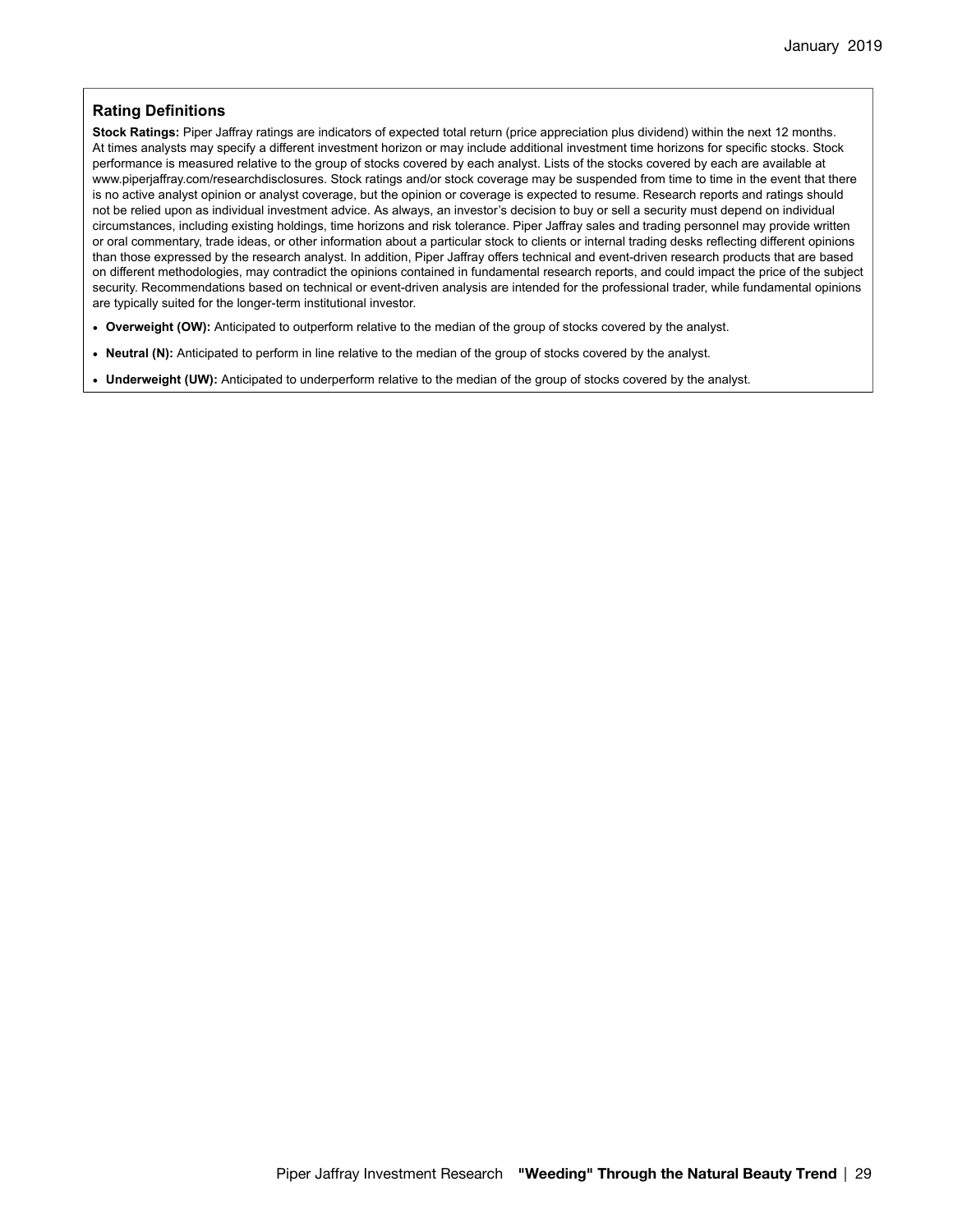## **Other Important Information**

The material regarding the subject company is based on data obtained from sources we deem to be reliable; it is not guaranteed as to accuracy and does not purport to be complete. This report is solely for informational purposes and is not intended to be used as the primary basis of investment decisions. Piper Jaffray has not assessed the suitability of the subject company for any person. Because of individual client requirements, it is not, and it should not be construed as, advice designed to meet the particular investment needs of any investor. This report is not an offer or the solicitation of an offer to sell or buy any security. Unless otherwise noted, the price of a security mentioned in this report is the market closing price as of the end of the prior business day. Piper Jaffray does not maintain a predetermined schedule for publication of research and will not necessarily update this report. Piper Jaffray policy generally prohibits research analysts from sending draft research reports to subject companies; however, it should be presumed that the fundamental equity analyst(s) who authored this report has had discussions with the subject company to ensure factual accuracy prior to publication, and has had assistance from the company in conducting diligence, including visits to company sites and meetings with company management and other representatives.Notice to customers: This material is not directed to, or intended for distribution to or use by, any person or entity if Piper Jaffray is prohibited or restricted by any legislation or regulation in any jurisdiction from making it available to such person or entity. Customers in any of the jurisdictions where Piper Jaffray and its affiliates do business who wish to effect a transaction in the securities discussed in this report should contact their local Piper Jaffray representative, or as otherwise noted below. Canada: This research report is distributed in Canada by CIBC World Markets Inc. Investors in Canada wishing to effect a transaction in the securities discussed in this report should contact their CIBC sales representative. This research report has not been prepared in accordance with the disclosure requirements of Dealer Member Rule 3400 – Research Restrictions and Disclosure Requirements of the Investment Industry Regulatory Organization of Canada. For further disclosure related to CIBC conflicts of interest please visit https://researchcentral.cibcwm.com. Europe: This material is for the use of intended recipients only and only for distribution to professional and institutional investors, i.e. persons who are authorised persons or exempted persons within the meaning of the Financial Services and Markets Act 2000 of the United Kingdom, or persons who have been categorised by Piper Jaffray Ltd. as professional clients under the rules of the Financial Conduct Authority. United States: This report is distributed in the United States by Piper Jaffray & Co., member SIPC, FINRA and NYSE, Inc., which accepts responsibility for its contents. The securities described in this report may not have been registered under the U.S. Securities Act of 1933 and, in such case, may not be offered or sold in the United States or to U.S. persons unless they have been so registered, or an exemption from the registration requirements is available.This report is produced for the use of Piper Jaffray customers and may not be reproduced, re-distributed or passed to any other person or published in whole or in part for any purpose without the prior consent of Piper Jaffray & Co. Additional information is available upon request. Copyright 2019 Piper Jaffray. All rights reserved.

Piper Jaffray does and seeks to do business with companies covered in its research reports. As a result, investors should be aware that the firm may have a conflict of interest that could affect the objectivity of this report. Investors should consider this report as only a single factor in making their investment decisions. This report should be read in conjunction with important disclosure information, including an attestation under Regulation Analyst certification, found on pages 27 - 30 of this report or at the following site: http://www.piperjaffray.com/researchdisclosures.